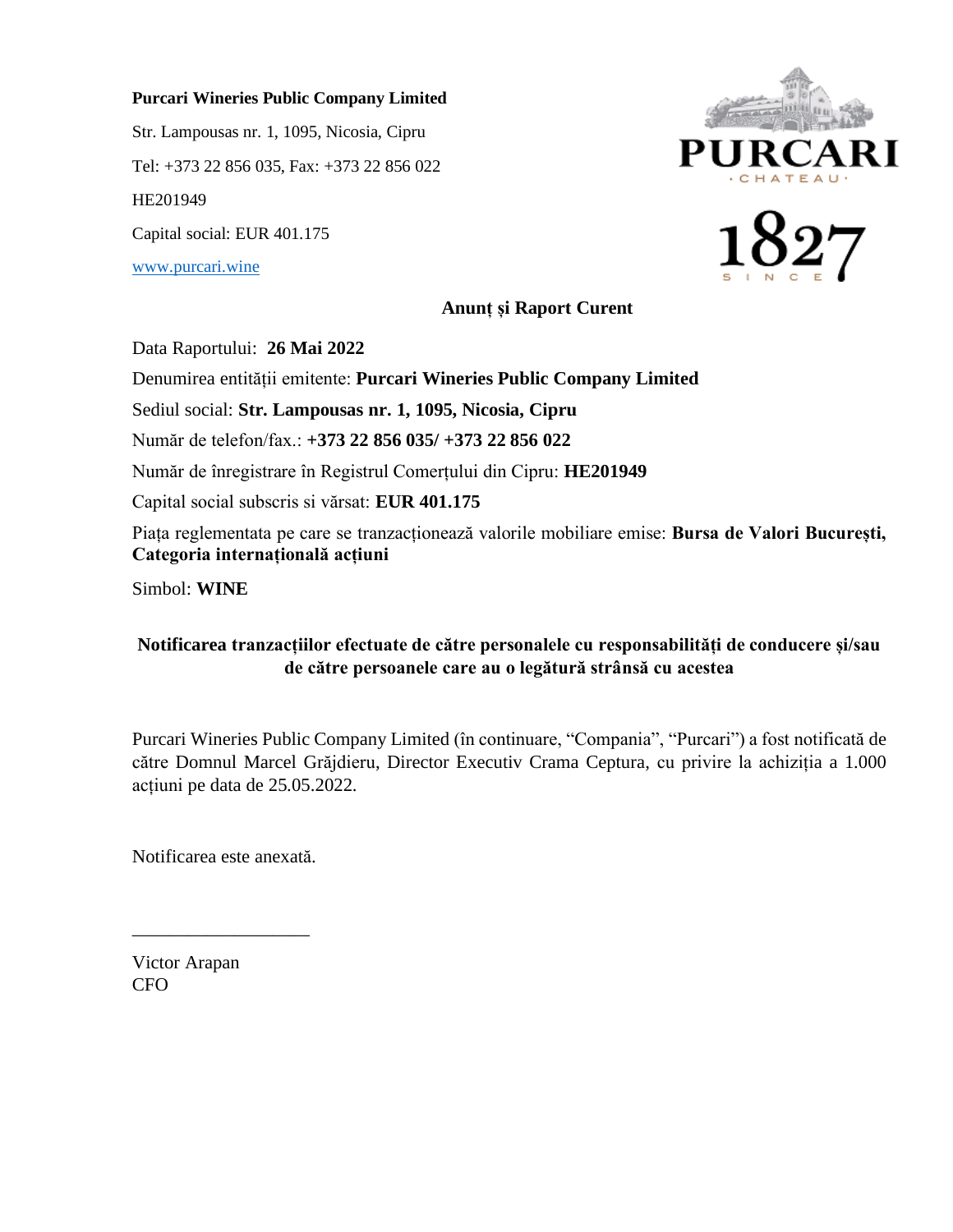## **Notification of Transactions by Persons Discharging Managerial Responsibilities and Persons Closely Associated with them**

[This form is required for disclosure of transactions under Article 19 of Regulation (EU) No 596/2014 of the European Parliament and of the Council of 16 April 2014 on market abuse (Market Abuse Regulation)]

|    | Details of the person discharging managerial responsibilities/person closely associated                                                                                                              |                                                                                             |  |  |  |  |
|----|------------------------------------------------------------------------------------------------------------------------------------------------------------------------------------------------------|---------------------------------------------------------------------------------------------|--|--|--|--|
| a) | <b>Name</b>                                                                                                                                                                                          | Grajdieru Marcel                                                                            |  |  |  |  |
|    |                                                                                                                                                                                                      |                                                                                             |  |  |  |  |
|    | Reason for the notification                                                                                                                                                                          |                                                                                             |  |  |  |  |
| a) | Position/status                                                                                                                                                                                      | CHIEF EXECUTIVE OFFICER OF CRAMA CEPTURA SRL, 100% OWNED<br><b>SUBSIDIARY OF THE ISSUER</b> |  |  |  |  |
| b) | <b>Initial Notification</b><br>Amendment                                                                                                                                                             | No                                                                                          |  |  |  |  |
|    | Details of the issuer, emission allowance market participant, auction platform, auctioneer<br>or auction monitor                                                                                     |                                                                                             |  |  |  |  |
| a) | <b>Name</b>                                                                                                                                                                                          | Purcari Wineries Public Company Limited                                                     |  |  |  |  |
|    | LEI                                                                                                                                                                                                  | 2138004WTEJACWP9GT35                                                                        |  |  |  |  |
|    | Details of the transaction(s): section to be repeated for (i) each type of instrument; (ii) each<br>type of transaction; (iii) each date; and (iv) each place where transactions have been conducted |                                                                                             |  |  |  |  |
| a) | Description of the<br>financial<br>instrument,<br>type of<br>instrument<br>Identification<br>code                                                                                                    | ORINARY SHARES / CY0107600716                                                               |  |  |  |  |
| b) | Nature of the<br>transaction                                                                                                                                                                         | ACOUISITION OF SHARES ON REGULAR MARKET                                                     |  |  |  |  |